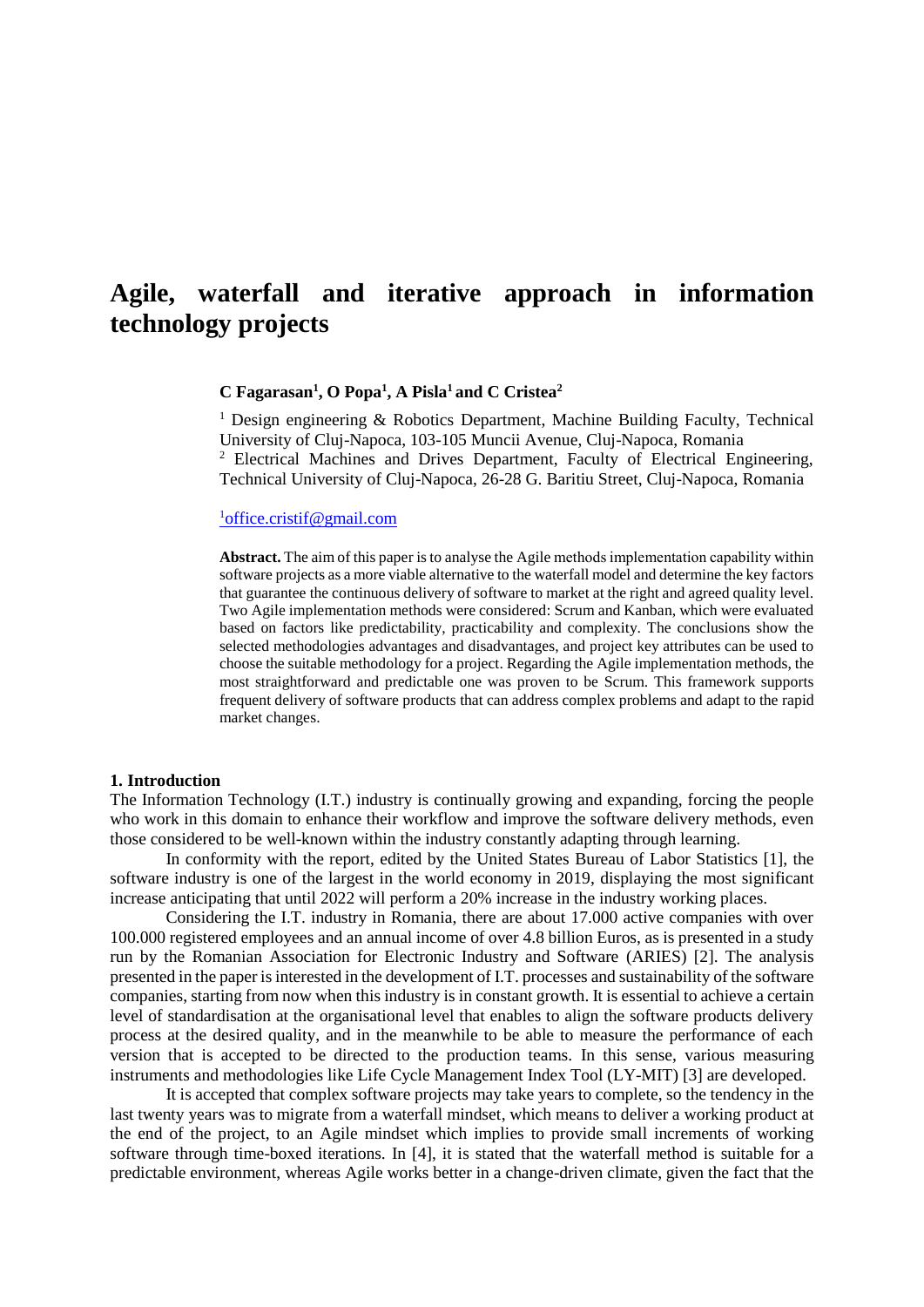software projects are continually evolving and the final shape of the product is practically far from clear in the beginning. Agile seems a rational option when talking about the implementation of software projects.

In [5], it is presented how the Lean methodology inspired the Agile methodology creation. It is argued that through this method, customer value is created by eliminating waste, amplifying learning, empowering the team, delivering fast and optimising the product as a whole. A known implementation method used in I.T. that derived from Lean is Kanban, a Japanese system that helps to visualise the workflow, maximise efficiency and continually improve. Another well-known methodology is the Agile implementation methods, detailed in [6], where the terminology and processes belonging to each one is described. The methodologies that organisations use and which are worldwide spread are Scrum, Kanban and Extreme Programming.

Starting from Peter Drucker's saying, "What gets measured, gets managed" [7], when a new software project is initiated, the project team, together with the project manager, choose between different methodologies available, deciding about the one that will be used for the project implementation. This happens during the discovery phase that is part of the project planning stage.

After the methodology is selected, the team might explore the various implementation methods frequently used to develop software projects and choose the best one to fulfil the project's needs [8]. Understanding the complexity of the future project and the environment in which the project will be situated will help the project manager select the potential implementation methods that can deliver the project's product. As mentioned before, this is done during the planning stage. However, there are a total of five stages through which each project will find itself in a moment in time: initiating, planning, executing, monitoring and controlling, and closing, according to [8].

These stages are usually included in traditional projects, and only when the objectives of a phase are achieved, the next one is started.

When an Agile methodology or iterative implementation drives the projects, most of the stages are repeated in each iteration. An advantage in applying this method is that the project's scope can be adapted during the implementation phase based on early feedback from customers or end-users. If the made assumptions during the requirements specification stage (identification stage) prove faulty, the adaptive implementation methods introduce flexibility into the delivery model, enabling the development teams to reprioritise and introduce changes that can increase the final product's value. Depending on the used framework, a different number of rules and principles will have to be applied, in correspondence and proportional with the project's agility level.

This paper aims to compare different methodologies used to deliver information technology projects. Moreover, based on [5], [9], and [10], Scrum and Kanban frameworks have been analysed with an emphasis on the differences between the frameworks and the key points that can help software development teams to select the best implementation method for their projects by leveraging the foreseen advantages and disadvantages.

#### **2. Agile and Waterfall methodologies**

Agile software implementation methods become three times more prevalent than Waterfall. In the last twenty years, statistics show that they have three times as many successful outcomes. That does not mean Waterfall is outdated, but particular projects may call for different solutions. Alternative methodologies need to be well-understood to make the right choice, so an appropriate decision is taken when starting a software project. The Waterfall model was named from the analogy to the finish-to-start relationship that exists between the project phases. Each stage involves different skills and has a formal acceptance and approval at the end. Figure 1 presents the Waterfall software development lifecycle.

When talking about Agile methodology, the product scope is divided into smaller shippable increments delivered at the end of each iteration. As presented in Figure 2, the phases are adapted at a smaller scale in the Agile methodology and are executed for each product increment. The increments are then split over iterations and then implemented. At the end of each iteration, will be delivered a functional product increment. Agile software teams must possess all the skills necessary to produce a working product at the end of each sprint, a term used in Scrum, and it refers to one iteration.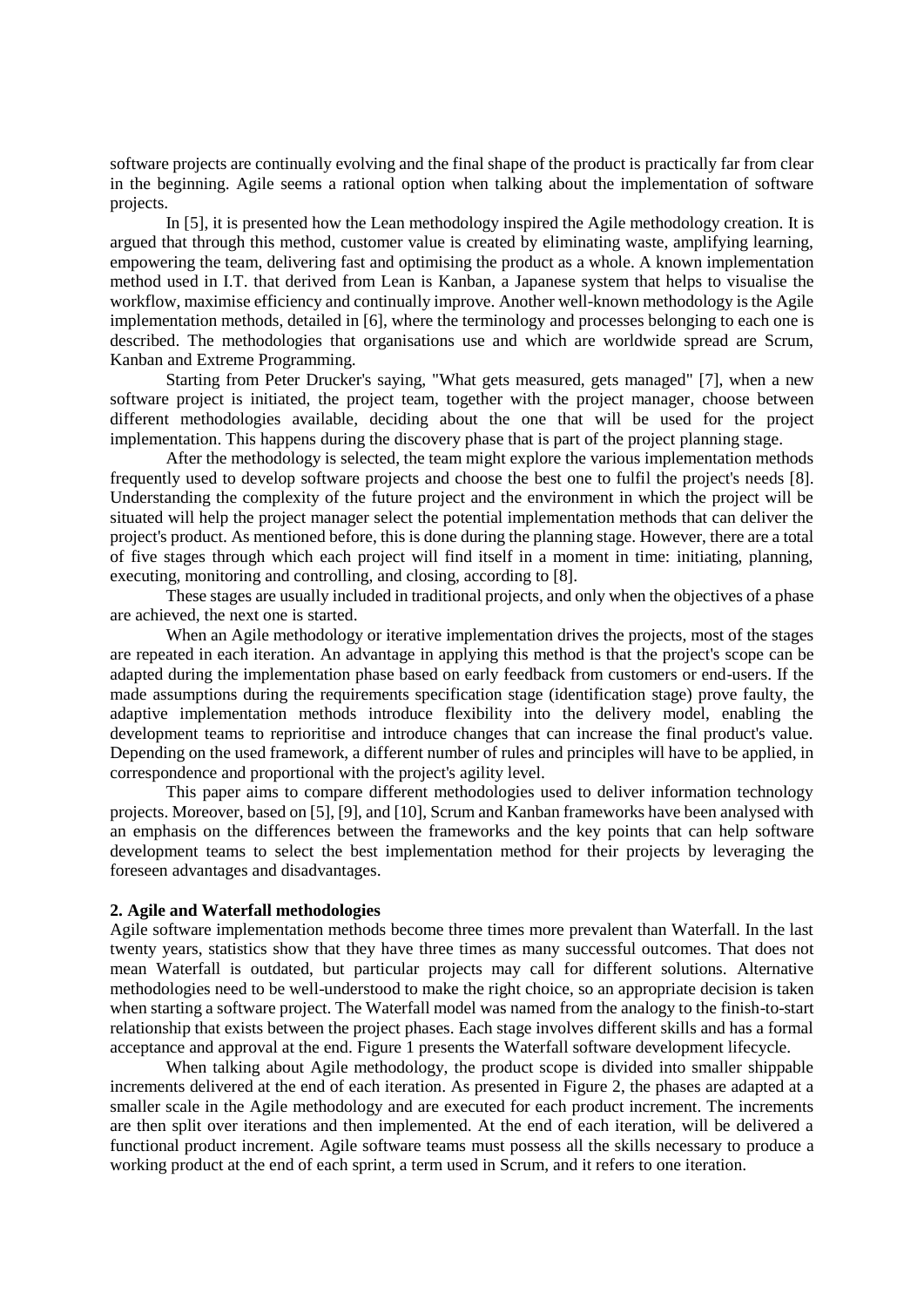

**Figure 1.** Waterfall software development lifecycle



**Figure 2.** Iterative software development in the Agile methodology

In Table 1, some of the key metrics were taken as an example to explain the differences between these two software implementation methodologies. Figure 3 shows how using the iterative implementation reduce the overall project risk.

The metrics are related to the project management triangle: scope, time and cost. Other factors like time-to-market and return of investment (ROI), project risk, flexibility focus, and adaptability to change were considered. By following these metrics, the differences between Agile methodology and Waterfall methodology are more evident and can help make an informed decision when starting a new software development project. Choosing the suitable methodology for a project is crucial for its success.

The metrics presented can be used as a checklist in the project initiating phase. They can help the project managers understand the advantages and disadvantages of the analysed methodologies.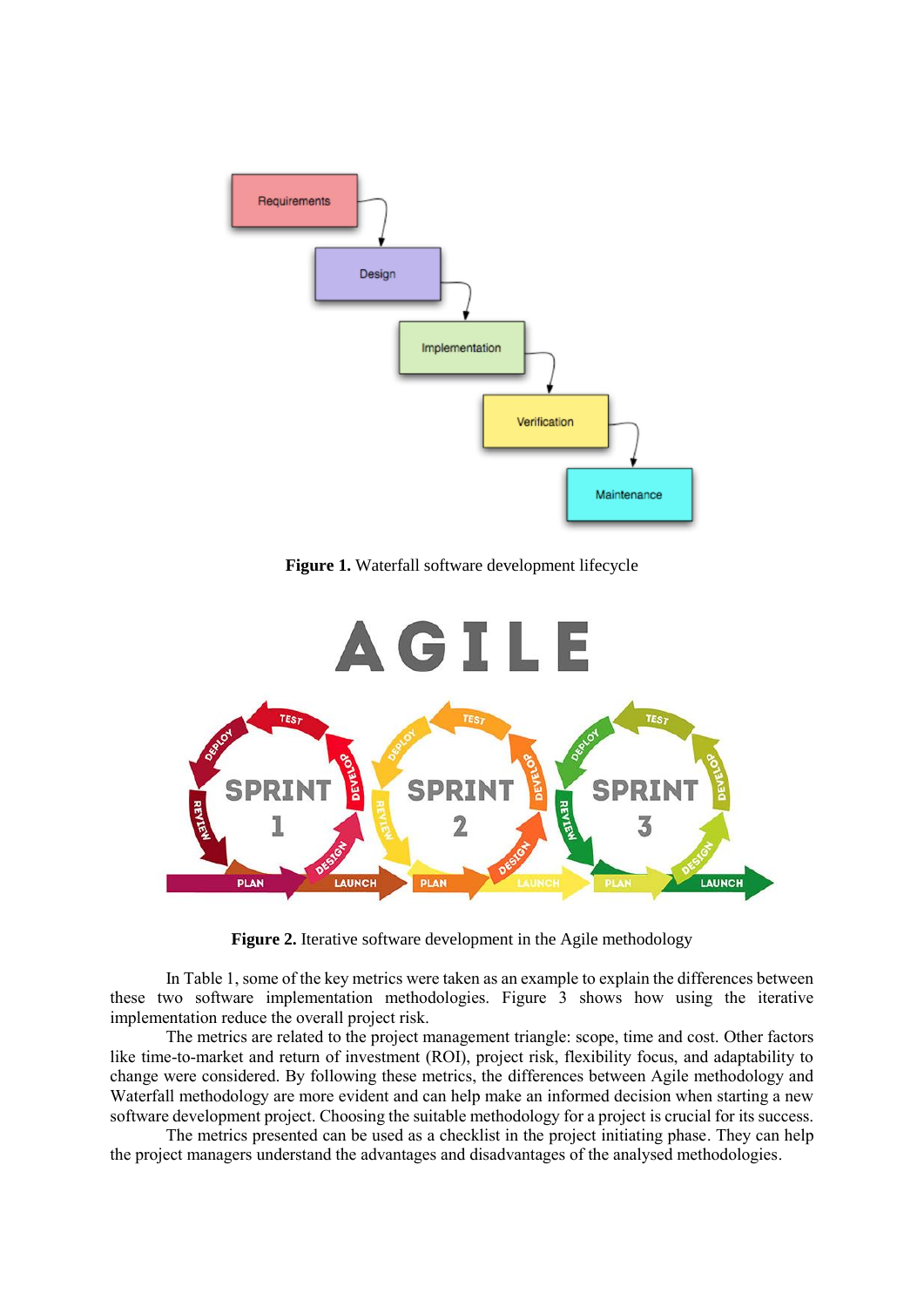| Metric                                                                    | Waterfall methodology                                                                                                                            | Agile methodology                                                                            |  |
|---------------------------------------------------------------------------|--------------------------------------------------------------------------------------------------------------------------------------------------|----------------------------------------------------------------------------------------------|--|
| Time spent on planning<br>the project                                     | Long. Scope and processes need to be<br>defined before starting the actual<br>product development                                                | Short. There is limited time spent<br>on planning before the first<br>iteration is started   |  |
| Time needed to get the<br>implementation started                          | Long. The initiating and planning stages Short. Agile values customer<br>are formal and take a lot of time to<br>complete                        | collaboration over contract<br>negotiation                                                   |  |
| Development direction                                                     | Plan-driven                                                                                                                                      | Change-driven                                                                                |  |
| Built-in flexibility to<br>discover problems                              | None                                                                                                                                             | Possibility to adapt during and after<br>each iteration                                      |  |
| Built-in flexibility to<br>discover problems                              | None                                                                                                                                             | Possibility to adapt during and after<br>each iteration                                      |  |
| Delivery time for a<br>usable product                                     | Long, at the end of the project                                                                                                                  | Short, at the end of each iteration                                                          |  |
| Time-to-market and<br>Return of Investment                                | Fixed, at the end of the project                                                                                                                 | Adjustable, early increments might<br>start bringing revenue                                 |  |
| Project Implementation<br>Cost                                            | Higher due to fixed-price contracts,<br>which can include premium risks                                                                          | Time and Materials contracts<br>usually offer more flexibility and<br>can be value-dependent |  |
| Requirements                                                              | They are defined at the beginning of the Likely to change during the<br>project. These are unlikely to change<br>during the implementation phase | implementation phase based on<br>end-user feedback                                           |  |
| Scope changes                                                             | There is a lengthy process to follow if<br>scope changes are introduced during<br>execution                                                      | Scope changes are welcomed                                                                   |  |
| Project delivery                                                          | One delivery, at the end of the project                                                                                                          | Incremental deliveries, at the end of<br>each iteration                                      |  |
| Project Risk                                                              | High at the end of the project since this Low at the end of the project<br>is the point when the product is<br>delivered to the market.          | because a shippable increment is<br>delivered with each iteration.                           |  |
| Project Focus                                                             | Processes                                                                                                                                        | End-user value                                                                               |  |
| Collaboration between<br>the customer and<br>product development<br>teams | Low                                                                                                                                              | High, they can be part of the project<br>team                                                |  |
| Communication modes                                                       | With the Project Manager                                                                                                                         | With the product development team                                                            |  |
| Customer-vendor<br>relationship                                           | Contract negotiation before anything<br>else                                                                                                     | Customer collaboration before<br>anything else                                               |  |

**Table 1.** Comparison between the Waterfall and Agile methodologies

In the Waterfall methodology, the final product is delivered to the customer at the end of the project. The product development team does not receive any feedback during the implementation stage, and the focus is only on the requirements established in the planning stage. In contrast, in Agile methodology, the customer receives a working product increment after each iteration, and the customers' feedback can be implemented in the subsequent iterations. This is the main reason why most software organisations prefer the Agile methodology for software products development.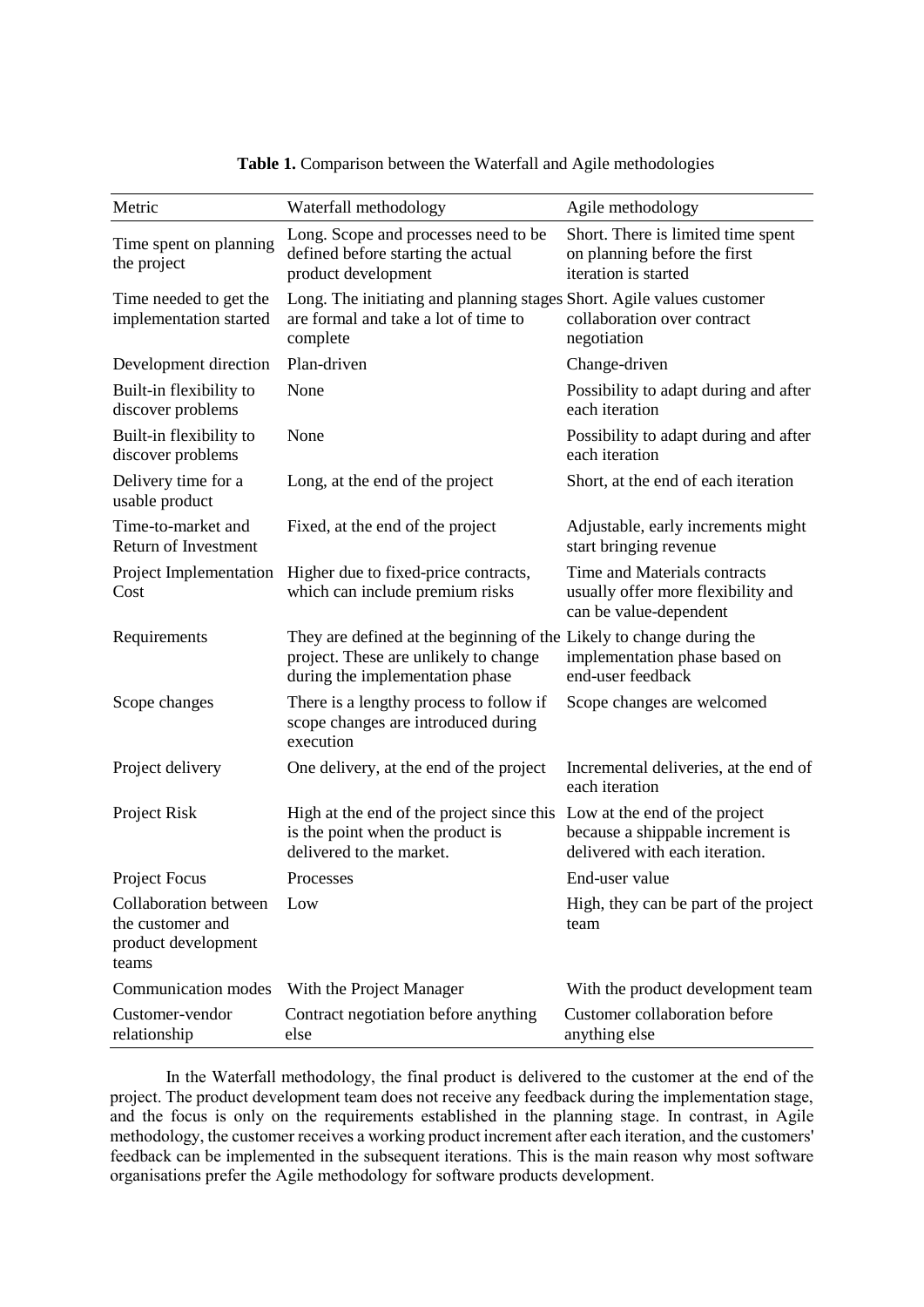

Figure 3. The project risk in Agile and Waterfall methodologies

As shown in Figure 3, by delivering software projects using the Waterfall methodology, the risk is high at the end of the project when the delivery of the project's outcome happens. During the project, the team focuses on implementing the requirements established during the planning phase. The risk is lower at the end of the project when using the Agile methodology because a shippable increment is delivered with each iteration. The customers' feedback can be implemented in subsequent iterations. However, some key project attributes can be evaluated to determine how they comply with the two methodologies presented in Table 2.

| Project Attribute | Waterfall methodology                                                                                                                                              | Agile methodology                                                                  |  |
|-------------------|--------------------------------------------------------------------------------------------------------------------------------------------------------------------|------------------------------------------------------------------------------------|--|
| Magnitude         | Small or Medium-sized projects.                                                                                                                                    | Any size projects.                                                                 |  |
| Requirements      | Clear from the beginning of the project, Not clear, they will become<br>no room for change.                                                                        | clearer after analysing the<br>feedback received on the<br>implemented increments. |  |
| Scope             | Fixed scope, mentioned in the contract. Likely to change during the                                                                                                | implementation of the software<br>product.                                         |  |
| <b>Budget</b>     | Fixed-budget mentioned in the contract. The project can be started if a<br>It has to be approved before the project rough order of magnitude budget<br>is started. | exists.                                                                            |  |
| Delivery          | The product has to be delivered in one.<br>piece.                                                                                                                  | The product can be delivered<br>through iterations                                 |  |
| <b>Success</b>    | It is determined by the project plan<br>implementation.                                                                                                            | It is determined through<br>customer feedback and end-user<br>value.               |  |

**Table 2.** Project attributes in the Waterfall and Agile methodologies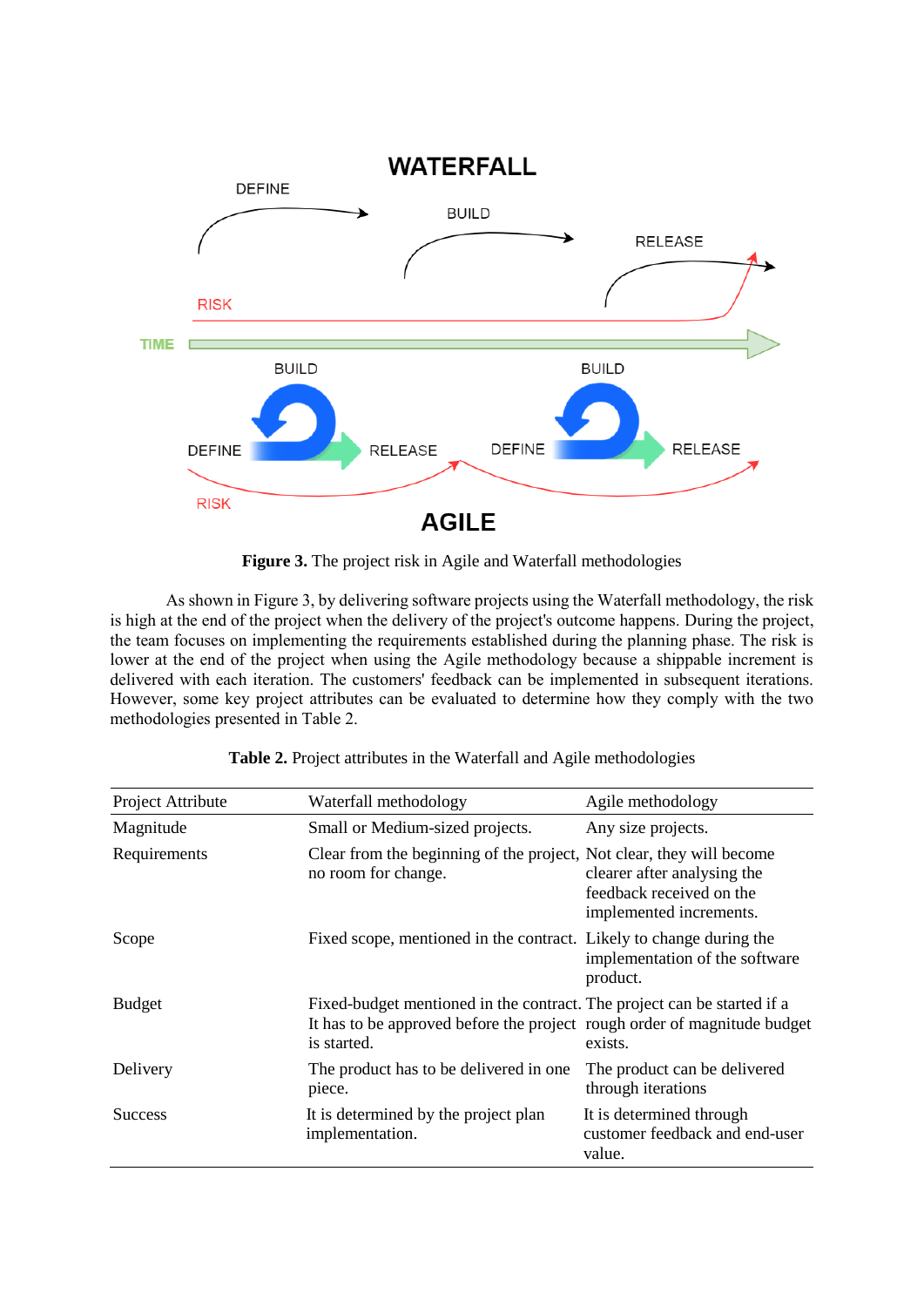### **3. Software projects development lifecycle – in Agile methodology**

Figure 4 presents the popular Agile iterative development lifecycle that has been adapted for the software industry, given the flexibility needed during the software projects' implementation stage. Every organisation that is active within the I.T. industry can have specific processes and procedures. Generally, the same stages are present in the Agile methodology project lifecycle, as displayed in Figure 4. The project initiation phase, also known as the discovery phase, happens before starting the project. Usually, the team that will complete this stage is not the same as the one that will implement the project. Software development organisations have a separate department, called the "Presales department", which handles all business initiatives.

After the presales department receives a request for the proposal, a small team of experts is gathered for a short time to elicit the requirements, estimate the effort, and negotiate a contract. The period dedicated to this activity may vary for different reasons, but it is usually between two to four weeks.

After a contract is signed, a project manager is assigned to the project, and the planning stage is started. The first iteration is light in terms of scope because, during this iteration, the team will begin to set up the project, refine the requirements for the next iteration and build the backlog. Once these elements are completed, the development work can be started. In the meantime, the project manager will secure the necessary allocations, gather the project team and starts with the next iteration. The product development team should have all the skills required to deliver the first product increment.



**Figure 4.** Agile software development lifecycle

The cycles Define, Build, Review, and Release will continue until all product increments are delivered and the scope of the project has been completed. The project will find itself in the Project Closing stage, where the attention is focused on the formal acceptance and the reallocation of team members to other projects. However, even if the review and retrospective sessions are organised within each iteration, it is recommended to schedule a "lessons' learned meeting" in which the product development team discusses the project challenges and how they were overcome.

#### **4. Agile implementation methods: comparison between Scrum and Kanban**

As it was mentioned, no implementation method will guarantee the project success. These are frameworks that can support the product development team, and their tools can be leveraged to perform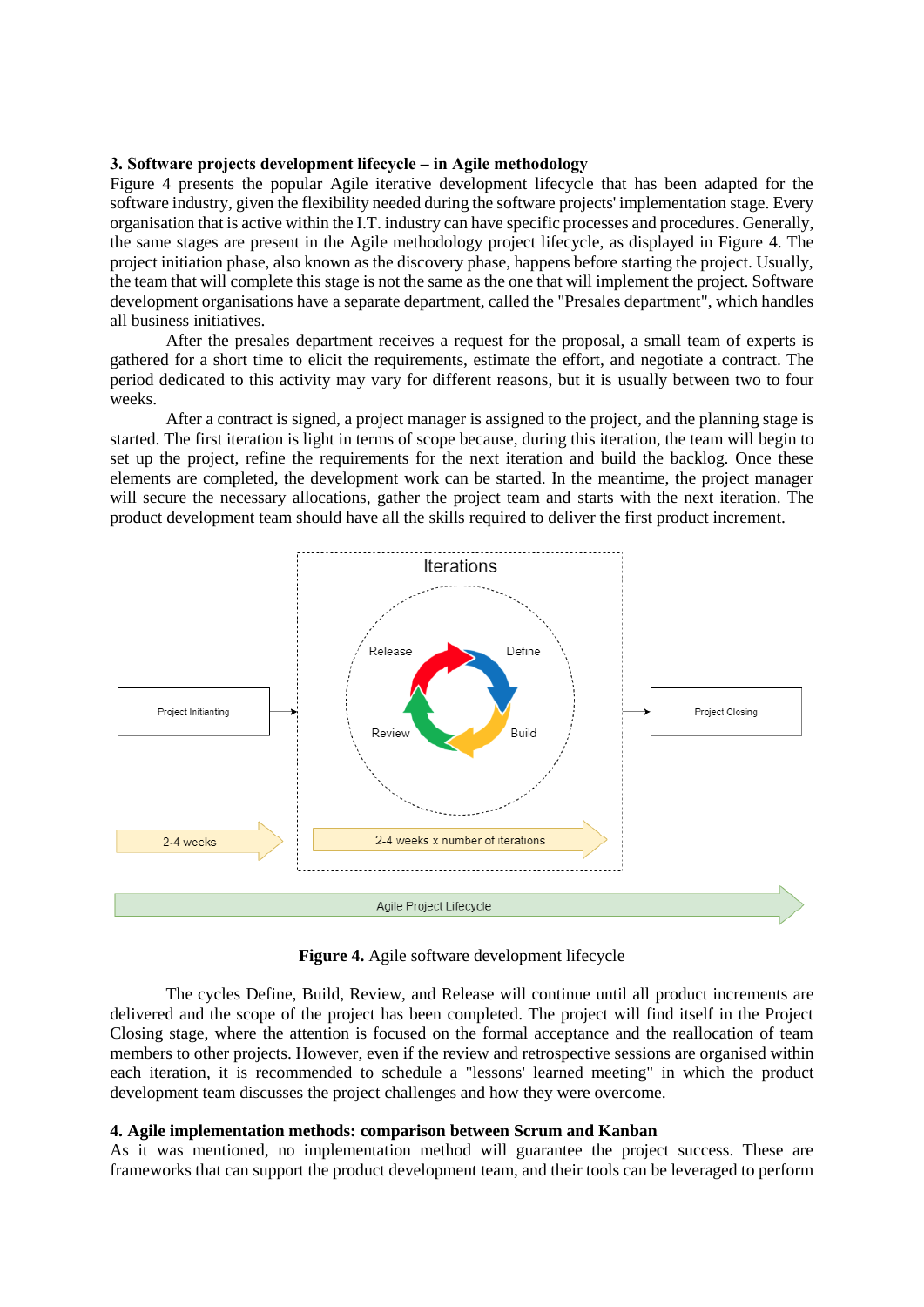at the highest efficiency. Both of the considered methods have their roots in Agile methodology, and they focus on delivering frequently and continuous improvement [12]. Their best practices are similar; the total scope is divided into small manageable pieces and delivered. Incrementally, a synthetic comparison between them is depicted in Table 3.

| Kanban                                                                                                                                            | Scrum                                                                                                                          |
|---------------------------------------------------------------------------------------------------------------------------------------------------|--------------------------------------------------------------------------------------------------------------------------------|
| There are no pre-defined project roles, and the<br>project manager is optional.                                                                   | All roles are pre-defined, and a Scrum Master<br>role is required.                                                             |
| The project tasks are shared by the team as a whole. The project tasks have dedicated owners as part of                                           | the product development team.                                                                                                  |
| Timelines are not fixed; they evolve on a need basis, Timelines are time-boxed into sprints.<br>making it difficult to predict a product release. |                                                                                                                                |
| Changes can be made at the customers' discretion.                                                                                                 | Changes can only be made when a new sprint<br>starts.                                                                          |
| Cannot guarantee the meeting of deadlines due to<br>the lack of predictability.                                                                   | It has a more organised structure with defined<br>procedures that can keep the product development<br>on track.                |
| Focused on changing expectations of the client, the<br>team can adapt during the product iterations.                                              | It is focused on customer-driven development and<br>shipping value at the end of each iteration.                               |
| Project priorities might change daily.                                                                                                            | Project priorities might change with every<br>iteration.                                                                       |
| It works better for large and distributed teams.                                                                                                  | A scrum team should have a maximum of 9<br>members, and they should be collocated.                                             |
| The project work can start immediately.                                                                                                           | A Scrum master is needed to coach the team in<br>order to make sure that the Scrum framework is<br>understood and implemented. |
| Used for small pieces of work, defect fixes or<br>enhancement requests.                                                                           | It is used for feature development tasks with clear<br>goals.                                                                  |
| It is concentrated on work items.                                                                                                                 | It is concentrated on iterations.                                                                                              |
| The productivity is measured through cycle time.                                                                                                  | The productivity is measured through team<br>velocity.                                                                         |
| The project team is specialised, and its team<br>members are specialised human resources.                                                         | The project team is cross-functional and has all the<br>skills to deliver a working increment.                                 |

| Table 3. Comparison between Kanban and Scrum |  |  |
|----------------------------------------------|--|--|
|----------------------------------------------|--|--|

It may seem that the Waterfall methodology can deliver the final product of the project faster, specifications of the project being detailed before the executing phase starts. In contrast, in Agile methodology, there is a tendency to go in a spiral, given the high number of changes that can appear. Despite that, the product starts bringing revenue earlier by implementing Agile methodology due to the significantly reduced time-to-market. Even if it has a minimum set of features, the product brings value to the customer in the beginnings. It is developed in parallel with end-user feedback, which can be incorporated in future product increments.

According to the statistics presented in the Annual State of Agile Report [13], developed by Digital.ai, 58% of the software projects that were implemented by using the Agile methodologies chose Scrum as an implementation method. In contrast, only 7% of the total software projects were implemented using the pure Kanban development method, as shown in Figure 6. Nevertheless, this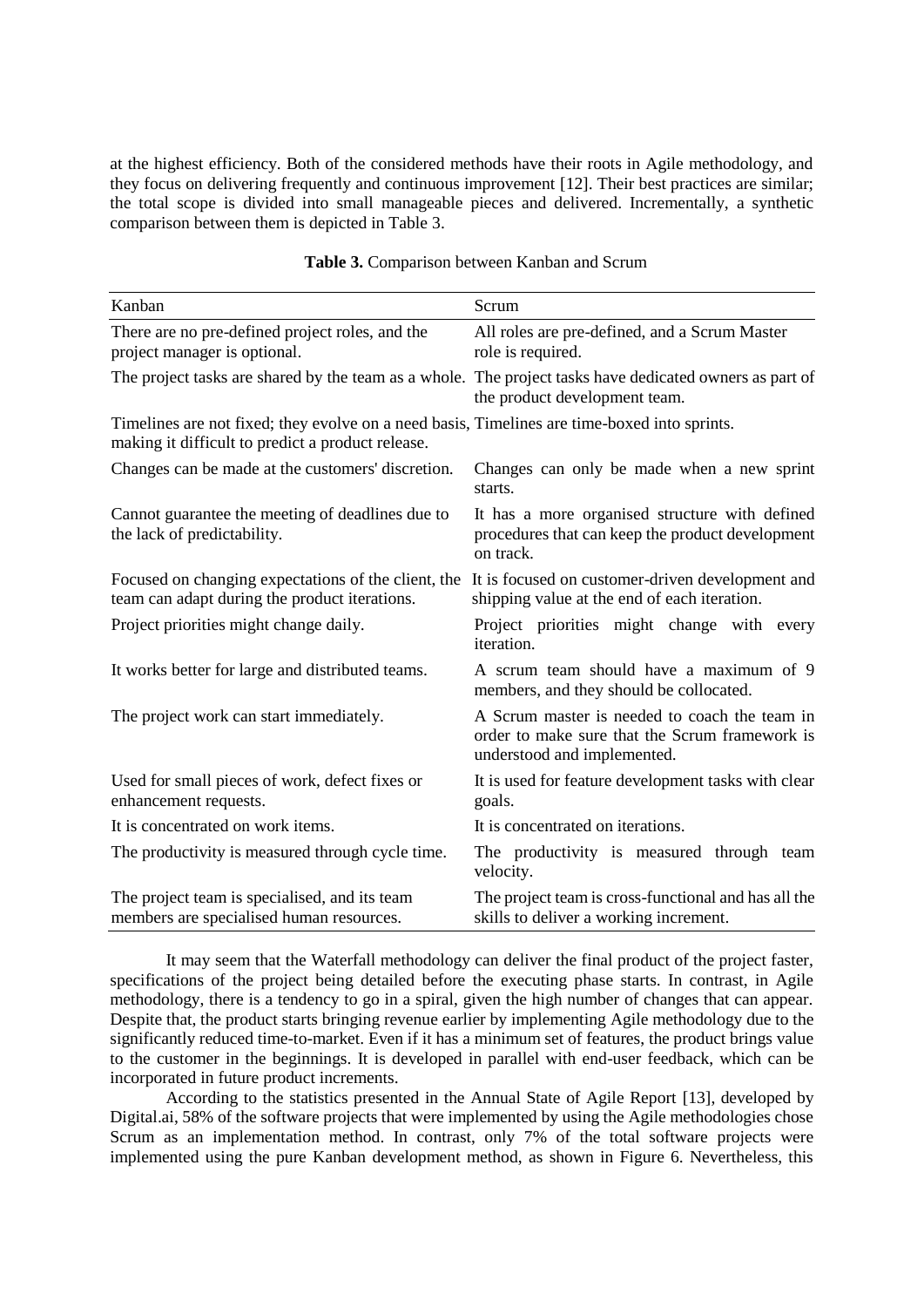statistic should not influence a project managers' decision when choosing the suitable implementation method.



**Figure 5.** Agile methodologies used for implementing software projects

#### **5. Case study: delivering a small-sized project by using Scrum**

This paragraph presents the use of the Scrum methodology applied to deliver a small-sized project with a three-month estimated timeline case study. There are several steps to follow in order to reach a project timeline. Firstly, the client's requirements need to be clarified to ensure that the scope is understood and the questions that the product development team raised are entirely answered.

Secondly, a breakdown is created, containing all the features and functionalities that the customer wants to include in the product's first version. Those are negotiated until the team and the customer reaches an agreement on the scope, timeline and budget allocated for the first delivery. These features are estimated, and after considering the relationships and dependencies between the project activities and project team, a high-level timeline is created, as shown in Figure 6. This timeline is used as a baseline, together with the breakdown structure that contains detailed information about the features, documented risks, assumptions and constraints.

The dependencies play a crucial role when creating a new project roadmap. They need to be assed, and any risks or issues should be flagged and documented in a registry so they can be tracked.

In this case study, two-week iterations (sprints) were considered. These are short periods, which are time-boxed, during which a product increment is created [11]. As presented in Figure 6, the first delivery is scheduled at the end of Sprint 2 when the first product increment is deployed on a User Acceptance Testing environment (UAT) and presented to the customer to decide if the product is ready to be released to a broader audience or not. Even if an increment is delivered at the end of each sprint, this does not mean that the product will be made available to the public by deploying it in a production environment. This decision lies with the Product Owner, which usually is the customer or a customers' representative.

The deliverable of Sprint 1 is a backlog of work items that can be picked up in Sprint 2 by the product development team and the project setup activities, which enable the team to start the work on the project. During the discovery phase and Sprint 1, the project manager will ensure that all needed project physical resources and project allocations are secured so that the work can be started immediately. At the end of the project roadmap, there is a formal acceptance phase for the product as a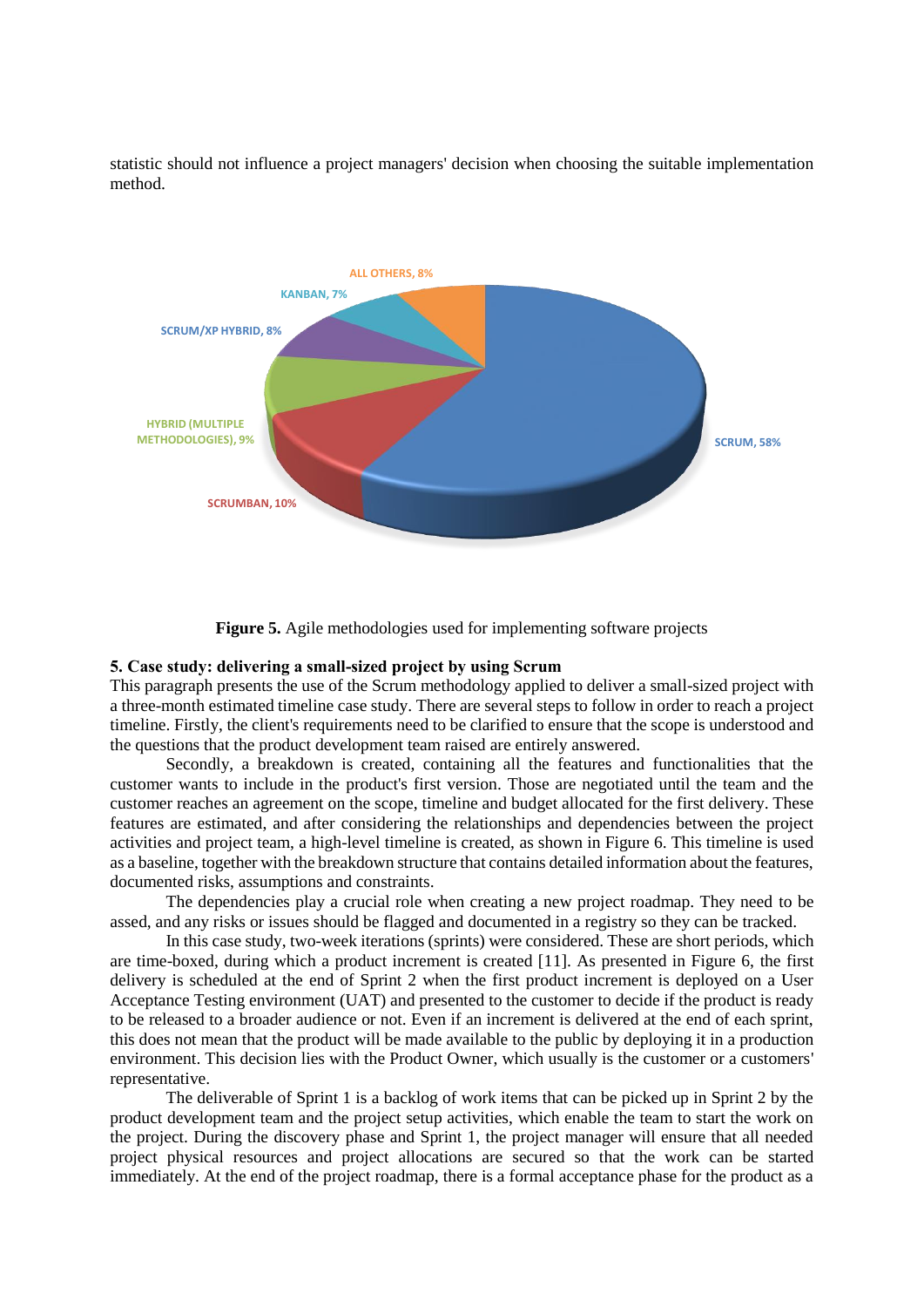whole. This usually happens in the User Acceptance Testing environment, and after the sign-off is received, a final deployment of the product in the production environment is made. Usually, after this point, the project goes into a maintenance phase.



**Figure 6.** High-level timeline for an Agile project delivery

## **6. Conclusions**

There can be as many delivery methods as project types, which are called hybrid. It is known that the applied methodology can help deliver a project, but depending on the projects' specificity, the delivery model can be adapted to work for each specific project. The frameworks and methodologies available are seen as guidelines that can be used as tools by the project managers and product development teams to deliver the project's desired outcome.

Regarding the Agile methodology implementation methods and the Agile Toolkits [14], Scrum has proven to offer a stable framework that product development teams can quickly adapt if a Scrum Master exists to coach and offer support during the implementation process. It has been established that Scrum can offer predictability while leveraging flexibility regarding scope changes during the project executing stage. There are hundreds of projects that are implemented through hybrid models, influenced by both Scrum and Kanban. The project management software systems have incorporated these methodologies, and they can help get any project started. The templates provided can be adjusted by learning after several iterations. Regardless of the selected implementation method, the product development team should stick with it for several iterations. The implementation process should be adapted at the teams' discretion through the inspect and the adapt sessions. The Agile methodology is a practical implementation approach that offers efficacious instruments which can improve the performance of any software organisation's delivery model. Its principles can be adopted within the Waterfall projects. By leveraging the iterative implementation concept, the phases of a project can be delivered incrementally rather than having just one delivery at the end of each stage.

A typical hybrid model encountered within the information and technology industry is when the initiating and planning phases are implemented using the Waterfall approach. However, the implementation activities are done through the iterative delivery model, which Agile promotes. There are two ways in which it can be used and adopted at an organisational level so that the delivery practices can be improved: